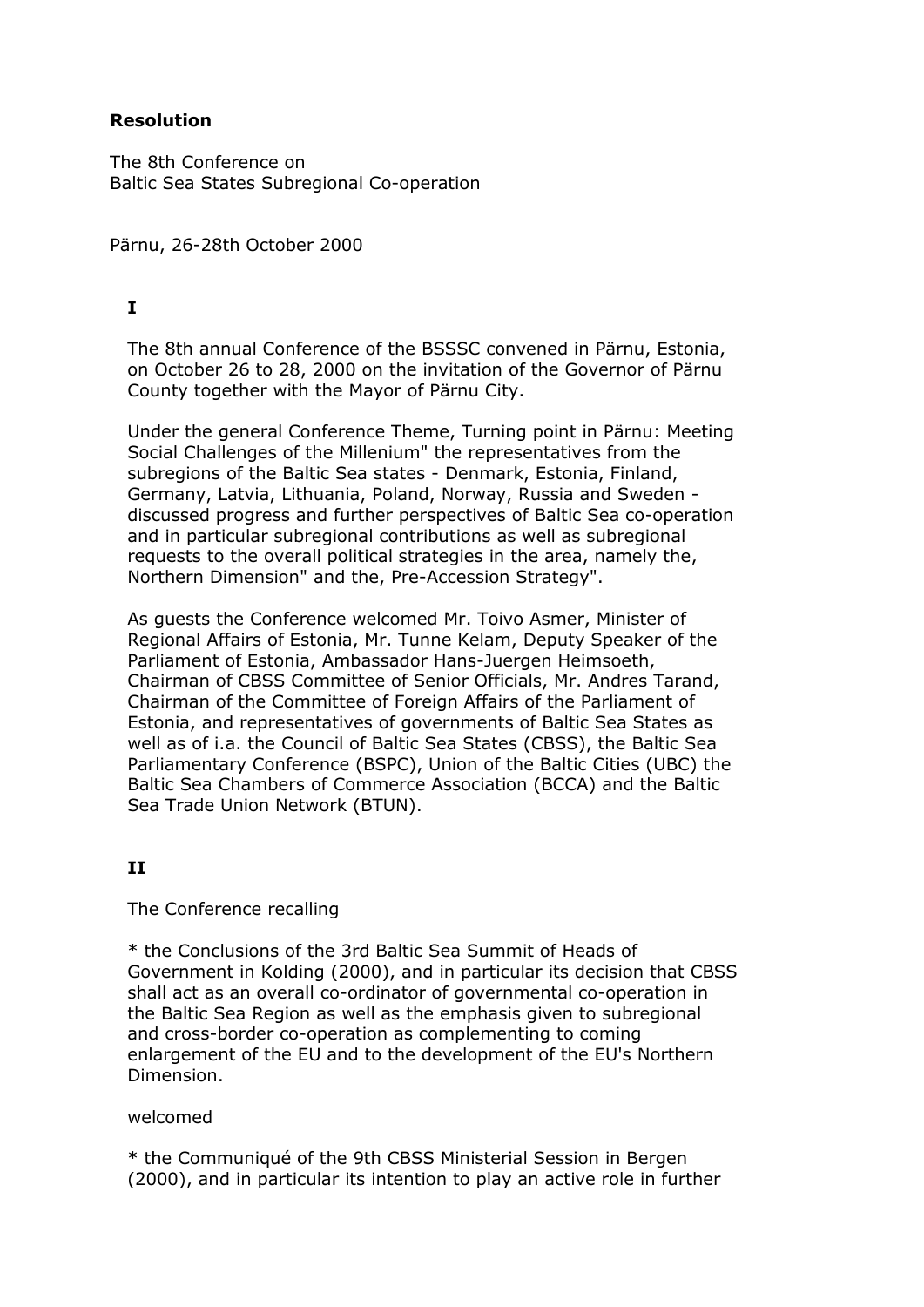development and implementation of the Action Plan for the Northern Dimension in key areas and its stated readiness to, act as a channel of co-operation with sub-regional actors".

\* the Resolution of the 9th Baltic Sea Parliamentary Conference (BSPC) in Malmö (2000), namely its call to create the Baltic Youth Fund and its call to, further strengthen the possibilities and conditions for regional and sub-regional co-operation" as well as to, facilitate cross-border co-operation and establish new and effective Trans-European Networks in addition to consolidating existing ones",

\* the opening of the Eurofaculty in Kaliningrad funded by the CBSS,

\* the decision of the CBSS Ministerial Session to in principle agree on a financial facility for subregional co-operation as a complement to existing national and EU mechanisms.

# **III**

Recalling the decision of the European Council in Feira (2000) on the, Action Plan for the Northern Dimension with external and cross-border policies of the European Union 2000-2003", the Conference

\* reiterated the call on the EU done by the 7th Conference on Baltic Sea States Subregional Co-operation (BSSSC) in Kaunas (1999), to further develop the concept of Northern Dimension towards a strategy for stability and co-operation comprising as a core element the whole Baltic Sea Region including the acceding countries and Russia as well as the Member States and the EU partner countries in this area, as well as the Barents Sea region and the Arctic Sea region". \* reiterated the perspective of Northern Dimension to be developed as well towards a regional contribution to the main EU strategies working in the region (Common Strategy on Russia and the Pre-Accession Strategy) as taking into account that the Baltic Sea Region is the only European region with direct borders to and already existing cooperation networks with acceding countries as well as Russia.

\* called upon the European Commission to enhance its own commitment and engagement to the necessary implementation of the Action Plan adopted by the European Council in Feira and to intensify respective co-operation with existing bodies of regional co-operation in the Baltic Sea Region.

\* declares the readiness of BSSSC and the subregions of the area to contribute actively to the, short list of projects" to be drawn up by CBSS and welcomes the decision of the Board to establish a BSSSC ad-hoc Working Group on, Northern Dimension".

\* called upon the forthcoming Ministerial Conference on Northern Dimension (Luxemburg, April 9, 2001) to consider subregional cooperation as an important element for implementation procedures and to incorporate subregional co-operation projects and networks as well as subregional needs and capacities in the Chairman's conclusions of the Conference.

\* called upon the national governments participating in this Ministerial Conference to include representatives of the subregions in their respective national delegations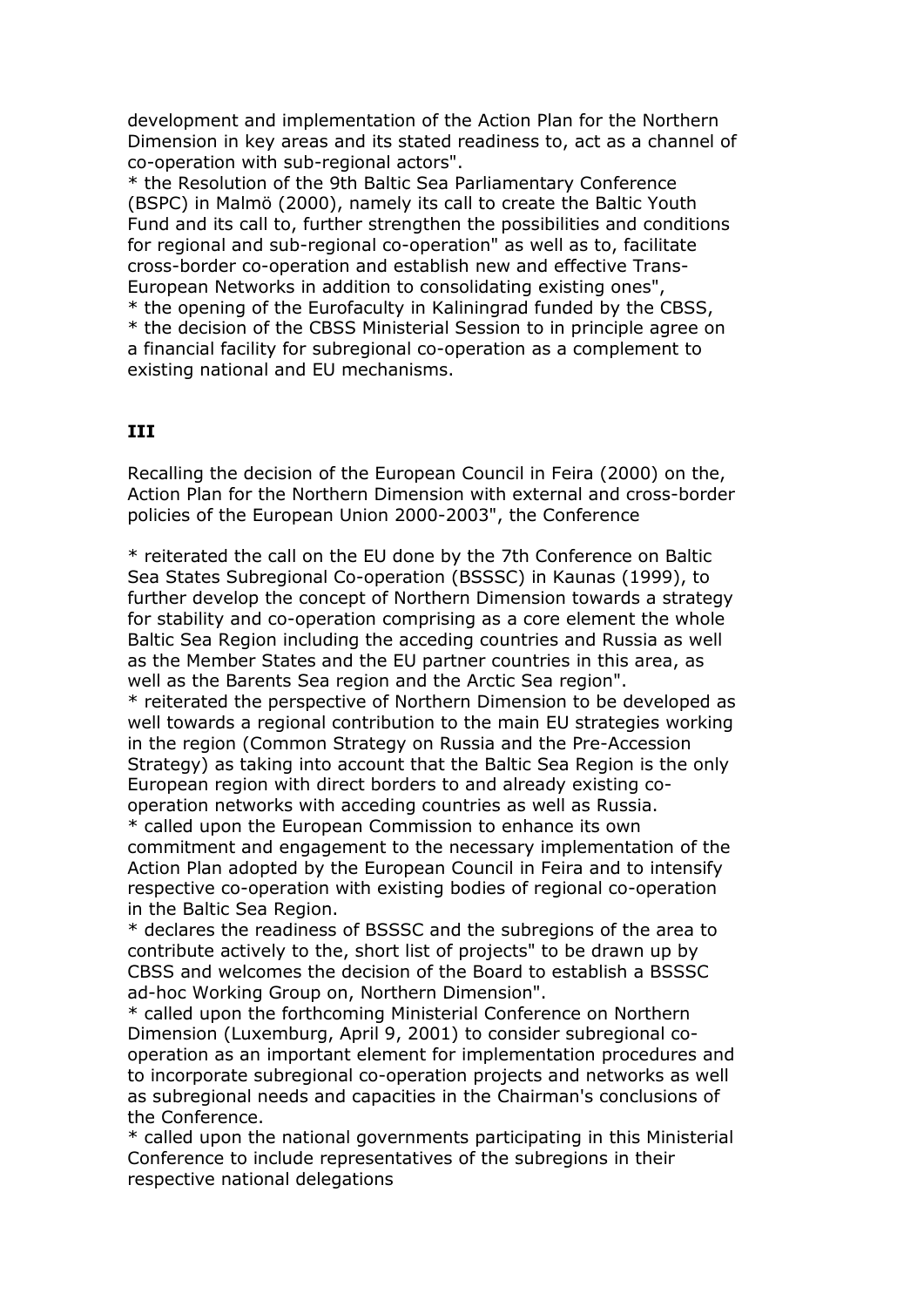\* called upon the European Commission and the respective governments to further develop the Transeuropean Networks within the framework of Northern Dimension towards a strategy overcoming existing lacks of interlinking infrastructural networks and of the still existing transport bottlenecks in the Baltic Sea Region; defining the Baltic Sea Region as a, European transport zone" according to the regulations of Transeuropean Networks could pave the way ahead. \* called upon the European Union to intensify regional co-operation with Northwest Russian regions, and in particular reiterated the need to develop a comprehensive European strategy for future perspectives of the region of Kaliningrad.

With reference to the Conference on, The Northern Dimension and Kaliningrad Region: European and Regional Integration" held in Copenhagen (2000) and considering the coming situation of Kaliningrad region as a, Russian exclave midst the EU", the Conference suggested in particular to open up ways for Kaliningrad region towards the EU Common Market and to ensure favourable cross-border travel conditions with the neighbouring countries of Kaliningrad region even after the coming EU enlargement.

\* reiterated its call upon the European Union to further enhance respective funding for cross-border co-operation between subregions in the acceding countries and the subregions in North-West Russia in order to enable close cross-border links across future external borderlines of the EU at an early state of development. \* reiterated its call upon the European Union to further improve conditions for joint accessibility and use of EU funding instruments available in the region, in particular to overcome existing and forthcoming lacks of interoperability between INTERREG III, PHARE and TACIS as amended by the Resolution of the 7th BSSSC Conference in Kaunas (1999).

### **IV**

Considering the progress achieved so far in implementing the Pre-Accession Strategy of the EU, the Conference

\* in particular welcomed the desision of the EU Helsinki Summit (1999) to enter into accession negotiations as well with Lithuania and Latvia

\* welcomed the announcement of the EU to widen the prospects of pre-accession projects under PHARE Institution building to the regional level in the acceding countries.

\* called upon the European Union to further enhance efforts on negotiations on EU Membership and on implementing the EU Preaccession strategy in particular with a view to the acceding countries of the Baltic Sea Region.

\* called upon the EU and the national governments to better respect needs and capacities of the regional levels in the acceding countries as well as in the Member states of the region within the pre-accession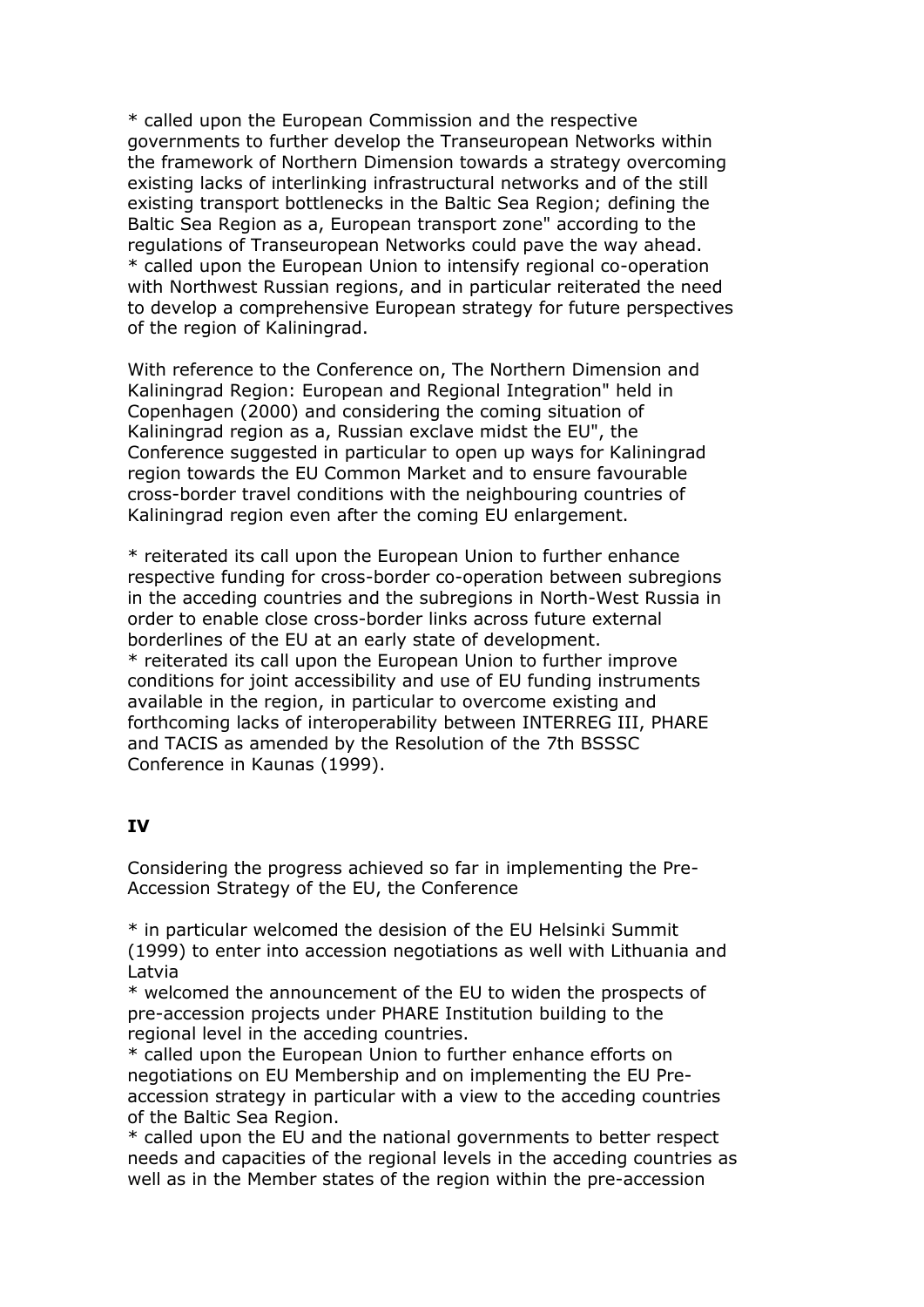strategy, and in particular to emphasize twinning beween regional and local authorities in Member States and candidate countries within the framework of institutional twinning (PHARE Institution building) \* called upon the EU to provide as well projects on the regional level where appropriate by implementing the new funds ISPA and SAPARD available to the acceding countries.

### **V**

With a view to the fact that by the coming EU enlargement the Baltic Sea Region merely will become an, internal EU sea", the Conference

\* pointed out that within the coming greater, Europe of the Regions" the Baltic Sea Region is gaining the unique opportunity to become a European model region with a view to its economic perspectives as well as to the incoming, knowledge-based society"

\* thus stressed the need to strengthen the potentials and perspectives of the Baltic Sea Region and to further develop Baltic Sea co-operation in itself

\* called upon all respective actors of Baltic Sea co-operation to improve joint efforts on, region building" under the umbrella of CBSS \* called upon the CBSS to further develop its co-ordinating role towards a focal point of Baltic Sea politics as well with a view to new initiatives and additional fields of co-operation

\* called upon the CBSS to arrange the joint presentation of common interests with one voice towards the EU in Brussels;

\* called upon CBSS to elaborate a follow-up report on the implementation of the CBSS Action Programmes adopted in Kalmar (1996) based upon a stock-taking of already running projects and contributions to the implementation of the Kalmar Action Programmes as well by involving other relevant bodies and actors of Baltic Sea cooperation

\* called upon CBSS to further develop the work and role of the CBSS Secretariat allocated in Stockholm towards a central point of information for the whole of Baltic Sea co-operation,

\* emphasized the need to strengthen implementation of Agenda 21 in the Baltic Sea Area. During implementation more focus should be given to the social aspects,

\* called upon all respective actors to further intensify cultural cooperation and exchange of young and senior citizens as a pre-requisite for, region building" with a view to the people-to-people approach \* called upon all respective actors to promote and to contribute actively to the vision of the Baltic Sea Region as a front runner in the knowledge-based society by joint and co-ordinated efforts to be undertaken in the fields of IS/IT, university co-operation, education and training,

\* emphasized the work of VASAB 2010 as a pre-requisite for further elaboration of multilateral regional development projects to be run under INTERREG III B and called upon all actors to contribute to the work of VASAB.